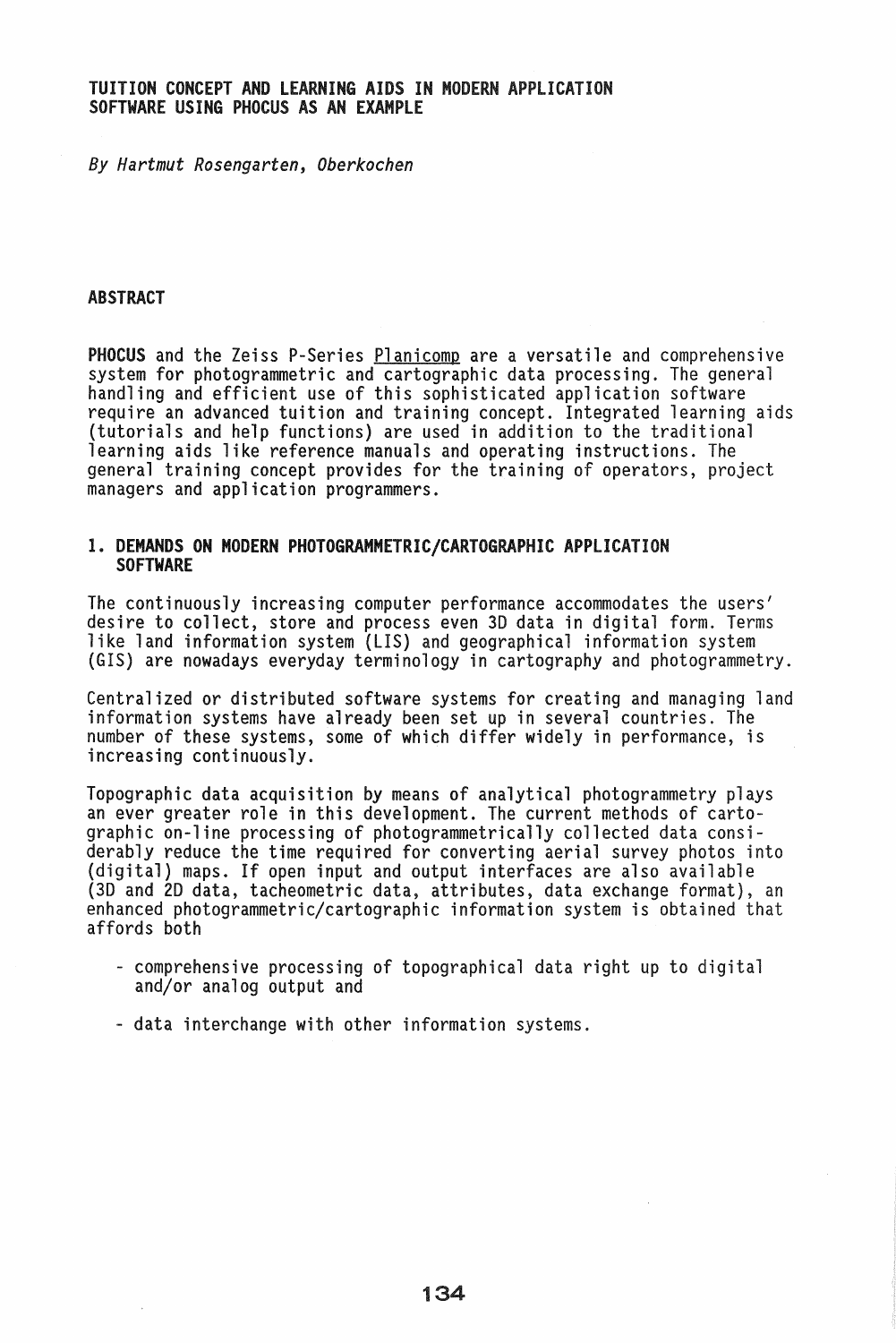However, a future-oriented software system for photogrammetry and cartography must not only provide a comprehensive range of functions but also user-friendly and easy handling. These apparently contradictory demands are detailed in Fig. 1.



Fig. 1: Performance and Handling Demands on Modern Software

The demands for a comprehensive range of functions and easy handling are of particular significance if a software product is to be accepted and used all over the world by users with different backgrounds. The tuition concept of the PHOCUS software system developed by Carl Zeiss, West Ger-many, is used to illustrate how the handling of complex application soft-ware can be learnt quickly and efficiently in an operator-friendly environment.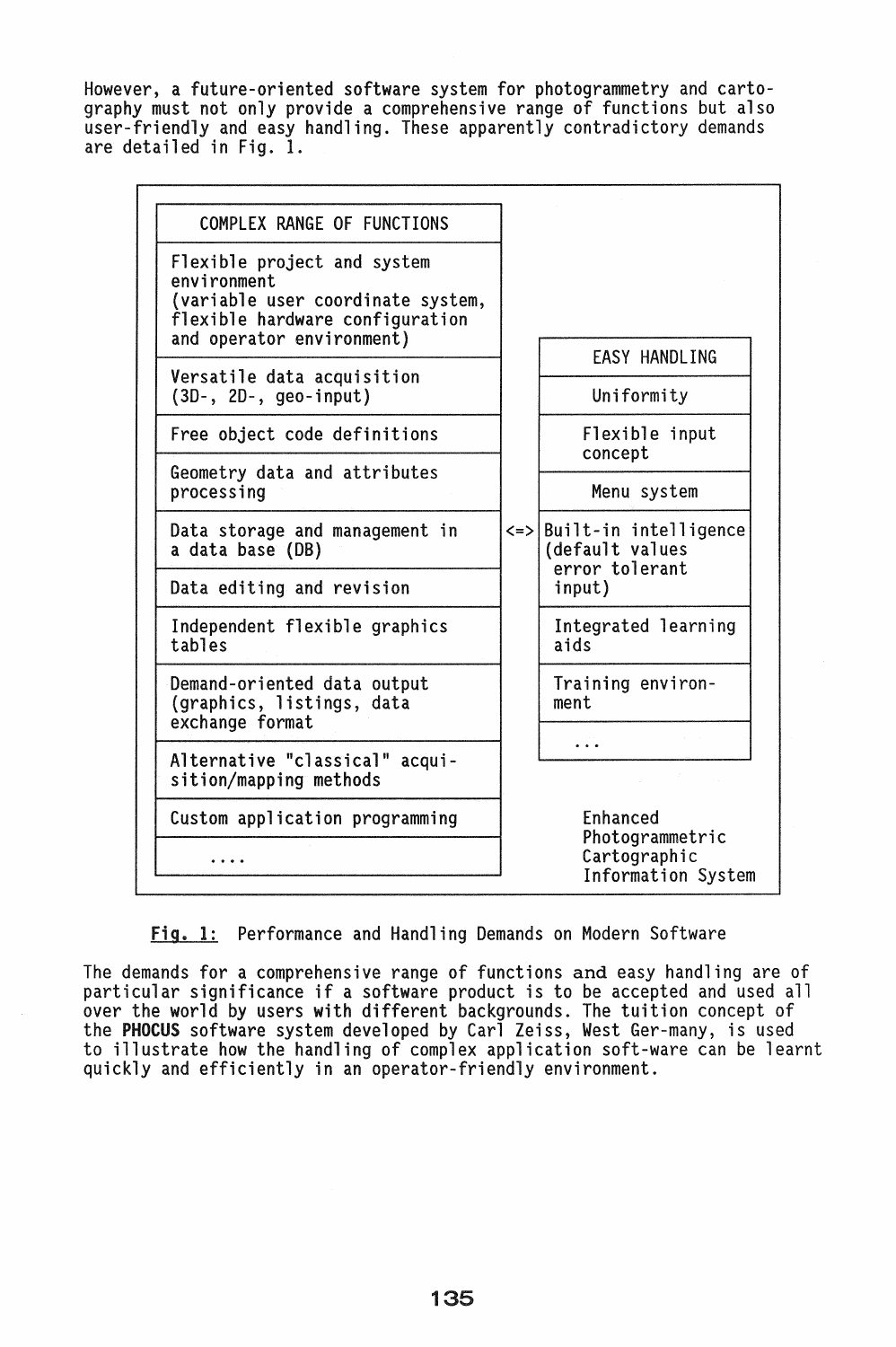### 2. UNIVERSAL PHOTOGRAMMETRIC/CARTOGRAPHIC DATA PROCESSING WITH PHOCUS

Carl Zeiss has gained experience in the design and marketing of photogram- metric instruments for decades. The development of modular application programs that led right up to the PLANIMAP digital mapping system began when the C 100 Planicomp analytical plotter was introduced at the 13th ISP Congress at Helsinki in 1976.

A milestone in this development came in 1987, when the data-base-oriented PHOCUS photogrammetric and cartographic information system was introduced together with the P-Series Planicomp, the second generation of analytical plotters.

The PHOCUS software product fully satisfies the demands listed in Fig. 1. The fields of application listed in Fig. 2 illustrate the current range of functions.



Fig. 2: Major Current PHOCUS Applications

PHOCUS is based on the structured management of geometric and non-geo- metric data in a data base (DB). The PHOCUS software structure is characterized by the fact that all functions are activated and controlled by the integrated PHOCUS operating system.

The software system can be used on HP 1000 A Series and DEC MicroVAX workstation computers. PHOCUS supports the following general hardware environments: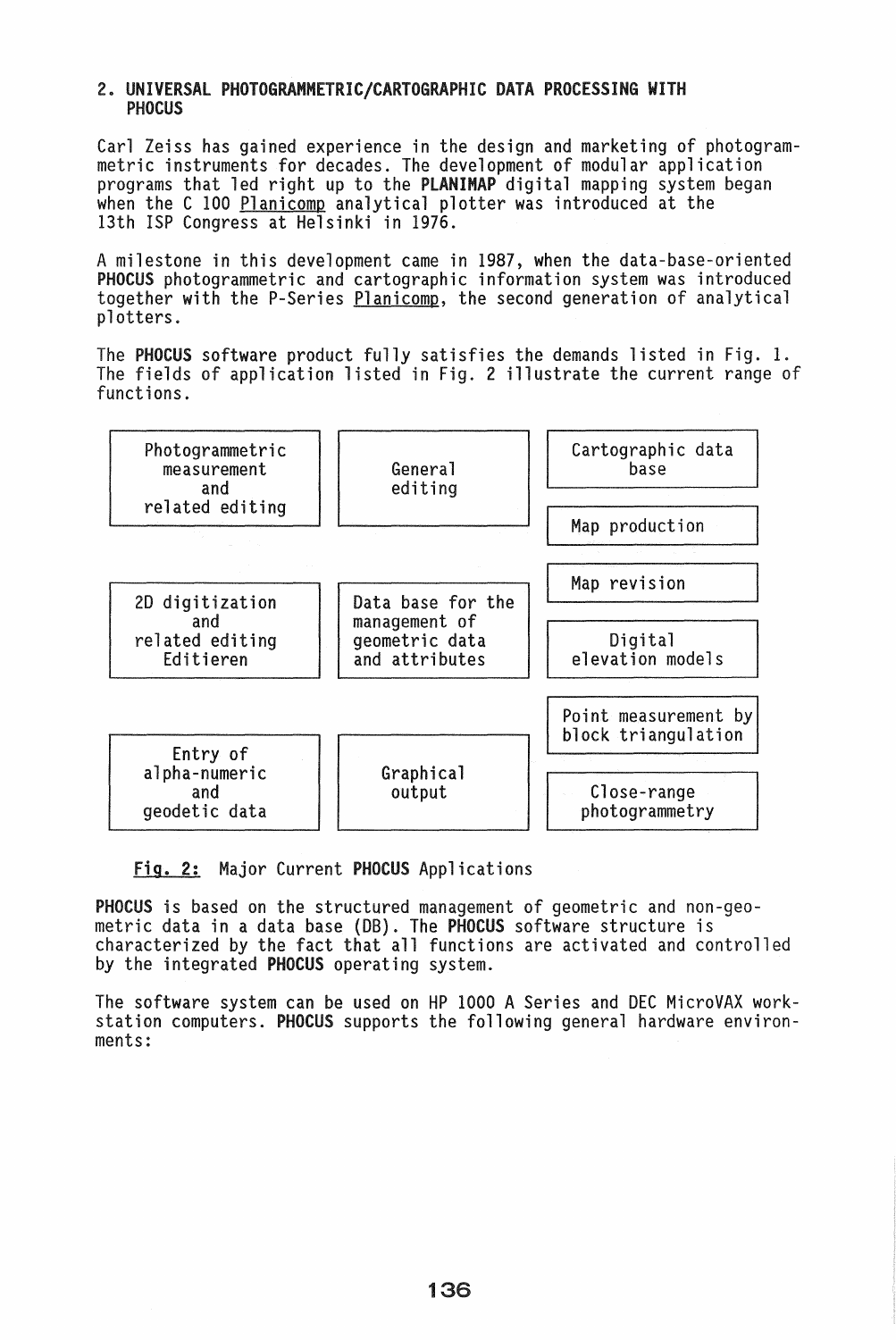- P-Series <u>Planicomp</u> (including additional periphery, in particular graphics equipment) for photogrammetric data acquisition and editing by means of the VIDEOMAP optical superimposition system.
- PD digitizing subsystem (including additional periphery, in particular graphics equipment) for collecting 2D data, and
- PE editing subsystem for editing PHOCUS object data.

A major PHOCUS feature is its user-friendliness. The tuition and training concept that ensures this user-friendliness is described in the following.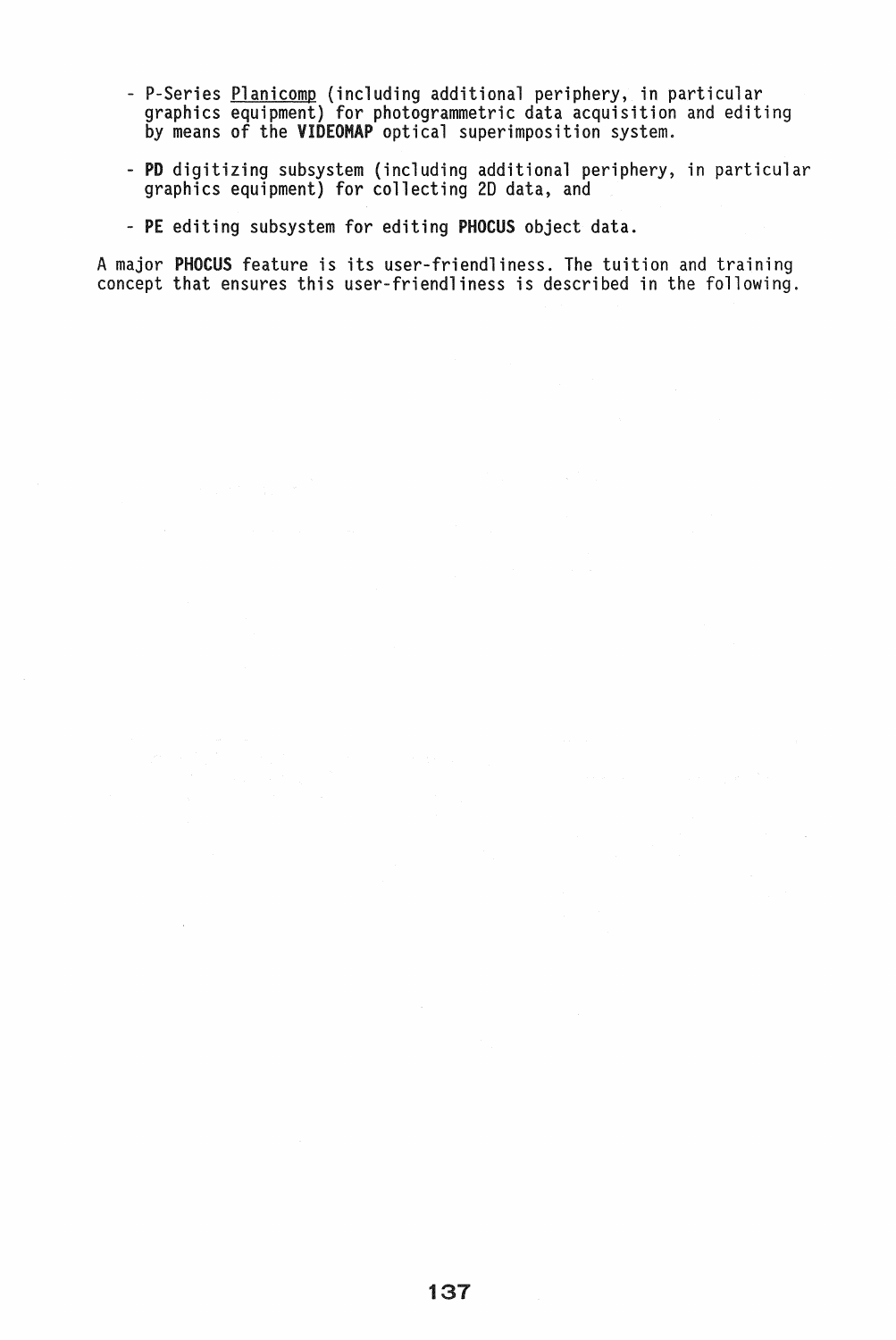# 3. PHOCUS TUITION CONCEPT

Fast familiarization and efficient handling are major performance assessment criteria for a highly functional software product. The development of PHOCUS was therefore based on a versatile tuition concept that ensures fast and efficient familiarization with the software by different users and for different tasks (e. g. data acquisition by operators, project management by system managers).

The overall concept provides for two training areas:

- 
- Productive use of PHOCUS<br>- Application programming in the PHOCUS environment

This differentiation is required because each area places different demands on the users' background. The result is the tuition concept shown in Fig. 3. Details on the tuition methods for the productive use of PHOCUS are given in section 4.



Fig. 3: Tuition Concept for PHOCUS Training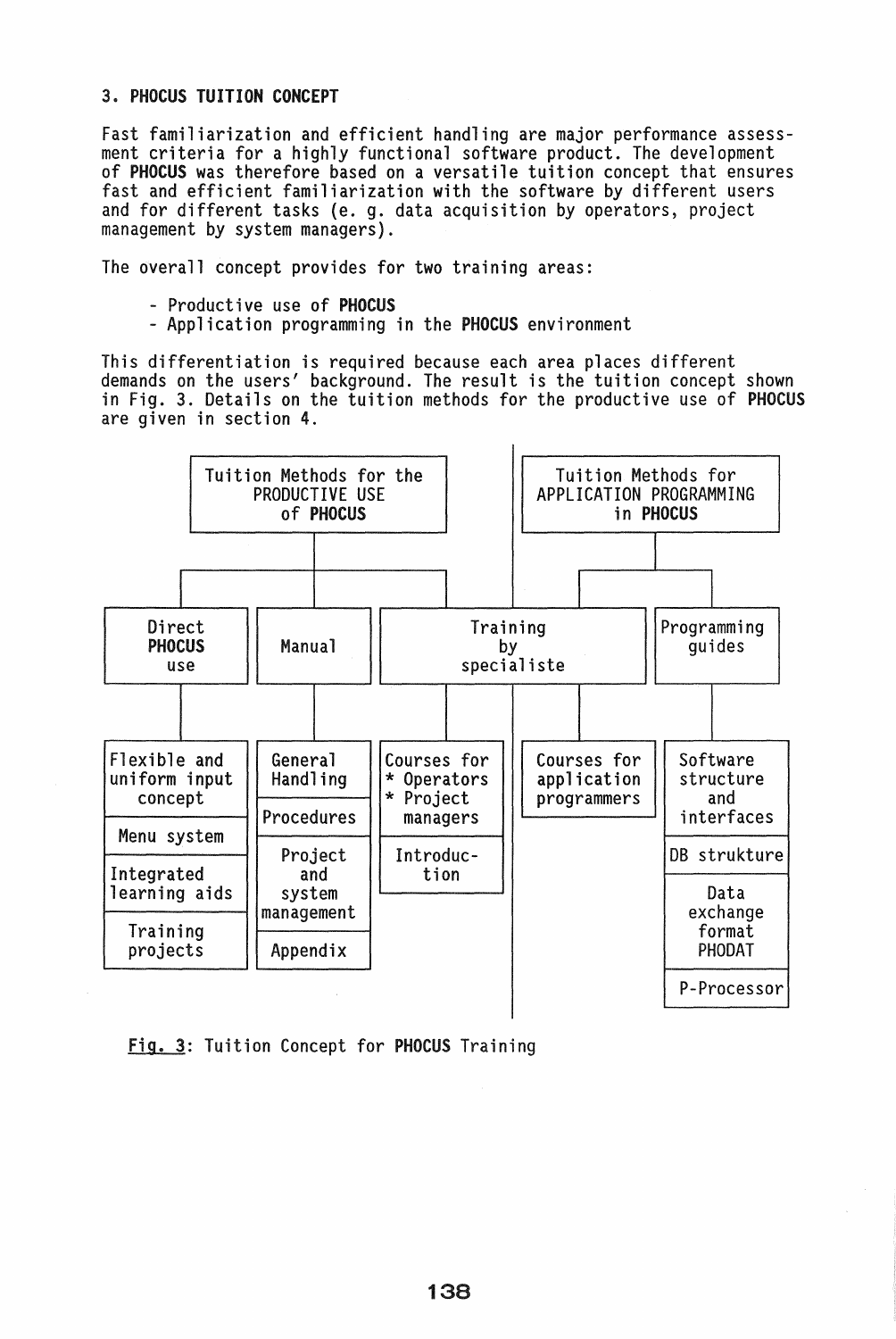The operators responsible for the *PRODUCTIVE USE* of PHOCUS need only little EDP training and no detailed PHOCUS system knowledge. They are first of all required to master the application tasks.

- Use of the P1, P2 or P3 Planicomp analytical plotter for<br>topographical data acquisition and editing, for measuring digital terrain models, and for photogrammetric point measurement for block or model adjustment.
- Digitization of 2-dimensional data.
- Graphical data output with drum plotters or precision tracing tables as a preparation for map production.

The project and system environment for the operator is established by the PHOCUS project manager. This work requires some familiarity with electronic data processing (file management, screen editor) and profound familiarity with photogrammetry and cartography. Some project manager tasks are listed below:

- System management (PHOCUS system files, device tables, project and operator names).
- Project installation (user coordinate system, object code table, data base).
- Preparing menus.
- Establishing graphics tables.
- Data interchange e.g. with the PE editing subsystem or with other information systems

If trained properly, the operator can perform some or all project manager tasks. Introduction to and training in these fields are the subject of the training courses integrated in the tuition concept (refer also to section 4.3). If desired, Zeiss specialists can establish an initial custom project and system environment in the field.

The high functional versatility of PHOCUS opens up a comprehensive range of applications in photogrammetry and cartography. Even so PHOCUS is an open software system that affords user *APPLICATION PROGRAMMING* of knowhow (HP, DEC). The additional knowledge of the PHOCUS software structure (opera-ting system, interfaces, program libraries) is given in special courses.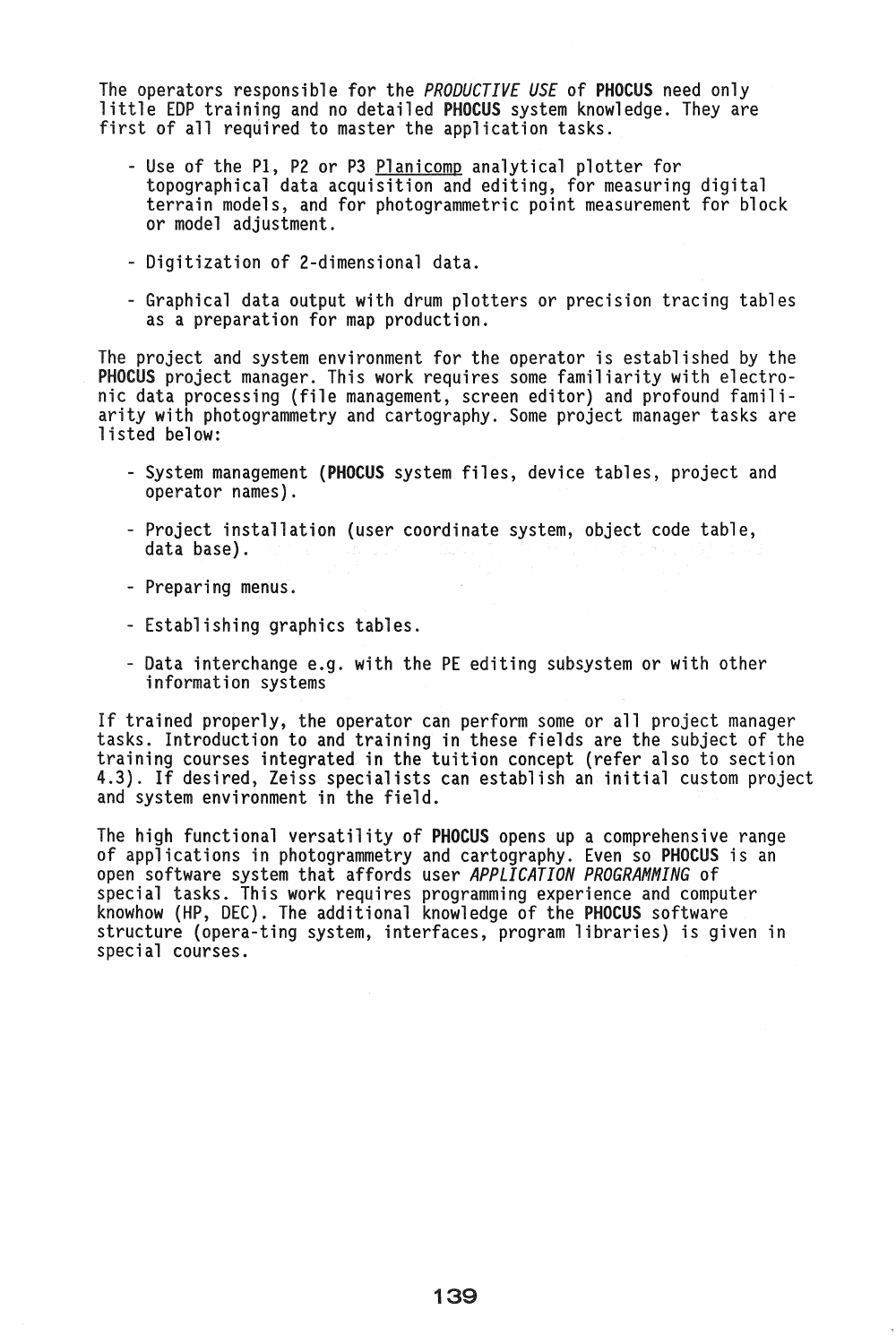# 4. PHOCUS lEARNING AIDS

The tuition and work methods for the productive use of PHOCUS are most certainly the major components of the tuition concept (Fig. 3). They comprise:

- *- Direct* use of PHOCUS and its integrated learning aids.
- The *manual.*
- *- Training* by specialists in training courses.

The targets and contents of these methods, which differ from the conventional ones, are exemplified below.

### 4.1 DIRECT PHOCUS USE

When he starts PHOCUS, the user is confronted with an operating system-<br>like environment in which he can call and process individual tasks (Fig. 4). The project and system environment used last is re-established each time **PHOCUS** is started.

| <b>CMD&gt;</b> (Command prompt of the PHOCUS operating system)<br>- Parameter entry and function specification (i. a. HELP)<br>- Normal termination (EX) or abortion (AB) of PHOCUS<br>- Entry of temporary computer commands in the PHOCUS<br>environment |
|------------------------------------------------------------------------------------------------------------------------------------------------------------------------------------------------------------------------------------------------------------|
| - Calling application functions (INOR, REOR, ABOR etc.)                                                                                                                                                                                                    |
| Example:                                                                                                                                                                                                                                                   |
| CMD> MEOD<br>(Measure object data)                                                                                                                                                                                                                         |
| MEOD><br>(Command prompt of the application function)<br>- Parameters and functions (i. a. also HELP, TUTORIAL)<br>- Work (measuring and editing in this instance)<br>- Temporary PHOCUS and computer commands<br>- Application program termination:       |
| MEOD> EX<br>CMD                                                                                                                                                                                                                                            |

# Fig. 4: PHOCUS Input Concept

Task handling is facilitated considerably by system-specific features and integrated learning aids. The intelligence and wealth of help information built into PHOCUS largely replace the continued use of manuals required by other systems.

The flexible but *uniform input concept* enables the user to enter all or individual parameters for an application program either in the command mode or in the dialog mode. The readiness of the system to accept entries is indicated by a program-specific prompt (e.g. INOR>, REOR>, ABOR> for the PHOCUS program components for interior, relative and absolute photo pair orientation with the Planicomp; refer also to Fig. 4).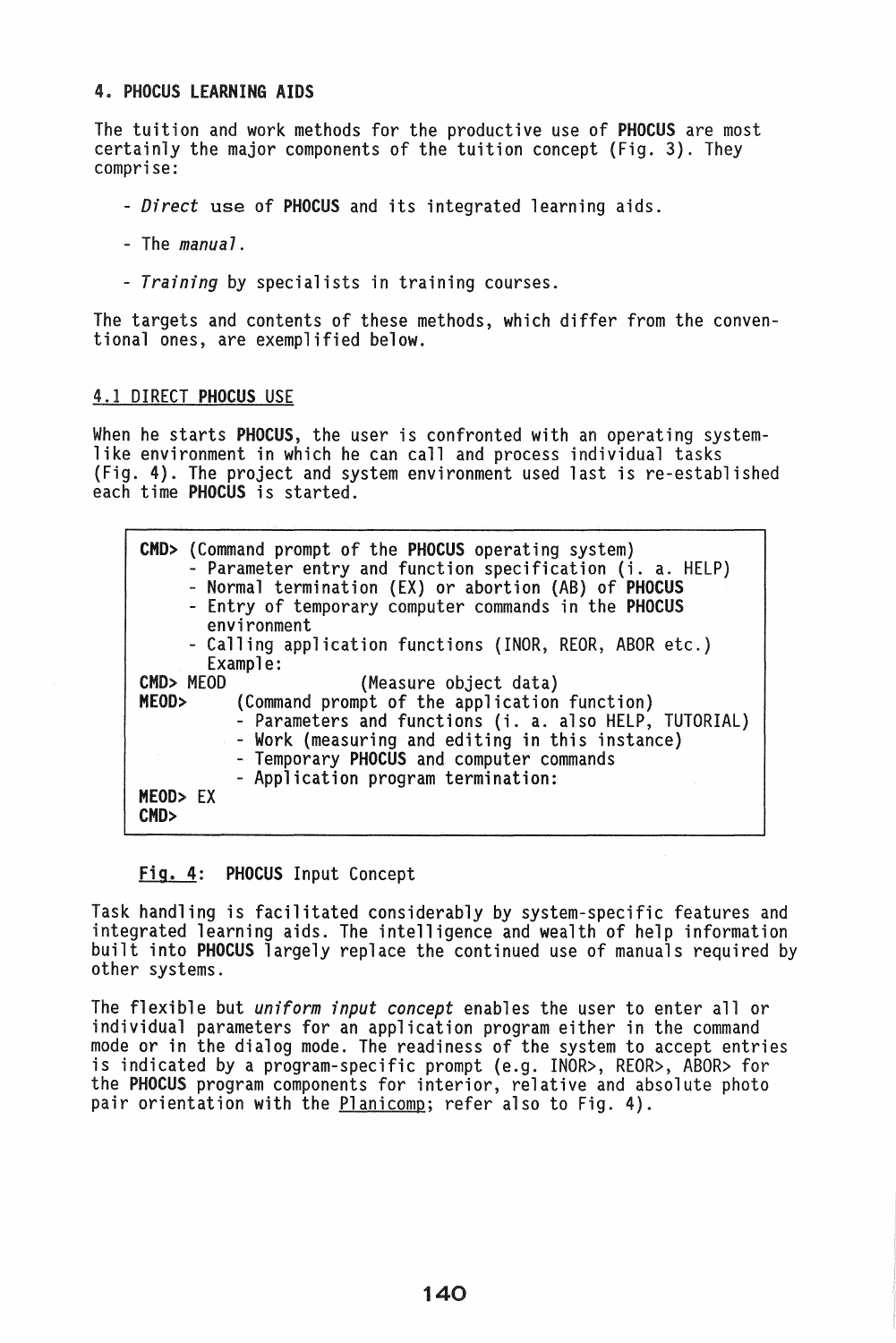The intelligence of the command interpreter also ensures error-tolerant input. Input requests are backed up by appropriate default values.

Efficient input means are

- menus (especially for object-structured data acquisition and editing),
- macro commands for frequently recurring operations, and
- manual entry.

The menu system in particular is a user-friendly entry method. The photo-grammetric operator or cartographic editor can concentrate on the task on hand without concerning himself with input commands or object structures. PHOCUS therefore contains a versatile menu system. It comprises:

- The TABLET menu, an overlay that can be arranged freely on the tablet of the Pl/P3 Planicomp or the PD digitizing subsystem (up to 4 overlays).
- The Planicomp menu for defining the soft keys of the Planicomp P-Cursor (Fig. 5) or the foot switches, if available.
- The DIGITIZER menu for defining the soft keys of the so-called D-Cursor of the PD digitizing subsystem.
- The GRAPHICS menu, a menu line on a graphics screen.
- The PANEL menu for defining the soft keys of an additional command panel (PHOCUS Panel).
- The SOFT-KEY menu for defining the soft keys of an alphanumeric terminal (e.g. the system console).

At system installation time, the user is provided with a large number of<br>ready-made menus that facilitate general handling (calling application functions, parameter entry, help) and support special applications (e.g. measurement and editing functions).



Fig. 5: The P-Cursor - The main control element for the Pl/P3 Planicomp Operator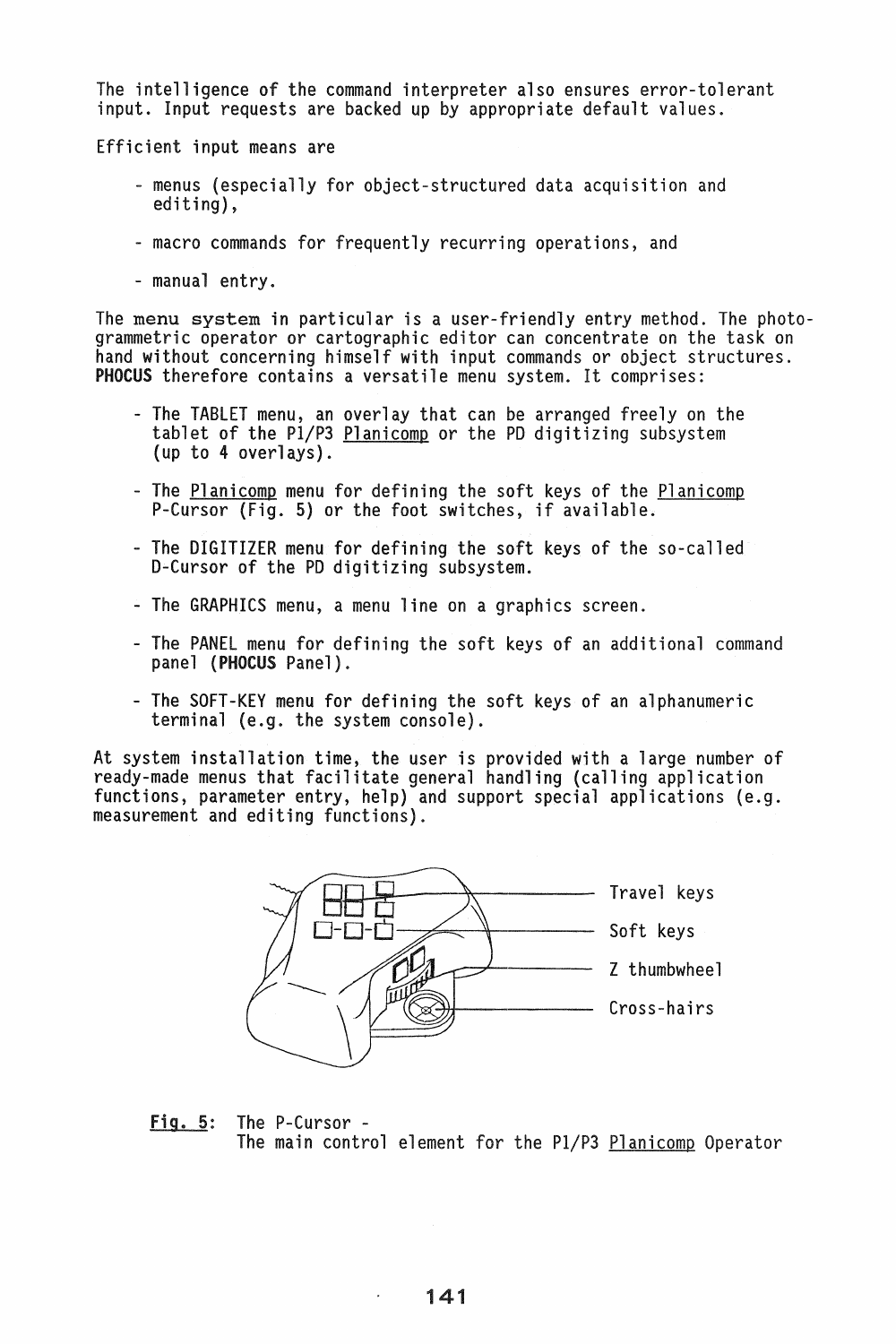The PHOCUS input concept is furthermore characterized by permanently available integrated learning aids like tutorials and help functions. The tutorials in particular enable the PHOCUS novice to directly request information on the purpose and execution of an application task. The help functions provide

- a survey of the existing and currently available functions and parameters of an application program, and
- detailed information on the purpose, range and syntax of each command.

The help functions can be called both in the command mode and in the dialog mode. Fig. 6 shows an example.

| INOR > ?                                                                                                                   | (call of HELP information in "interior orientation")                                                                                                                                                                                                                                                               |
|----------------------------------------------------------------------------------------------------------------------------|--------------------------------------------------------------------------------------------------------------------------------------------------------------------------------------------------------------------------------------------------------------------------------------------------------------------|
| FIDUCIALS<br><b>TYP</b><br>SETTINGS                                                                                        | <b>NF</b><br>: PARAMETER<br>to set the number of fiducials<br>TY : PARAMETER<br>to specify the type of transformation<br>to specify the number of settings<br><b>NS</b><br>: PARAMETER                                                                                                                             |
| $\ddot{\phantom{a}}$                                                                                                       | REJECT RE * : FUNCTION<br>to reject this fiducial<br>CALCULATE CC *: FUNCTION<br>to calculate the interior orientation<br>SET SE * : FUNCTION<br>to set parameters                                                                                                                                                 |
| INOR> SE                                                                                                                   | (set parameter in INOR)                                                                                                                                                                                                                                                                                            |
| $FIDUCIALS NF = >4$<br>TYP<br>SETTINGS $NS = \frac{>}{H}$<br>Usage<br>Purpose :<br>$SETTINGS$ $NS = >1$<br>TORES<br>CAMERA | $CARRIER$ $CA = >$ BOTH<br>$TY = >1$<br>(call of HELP information for NS)<br>$:$ NS = par<br>par : Number of settings for each fiducial<br>If $NS = 2$ , then the programm expects two settings of<br>each fiducial.<br>$\ddot{\phantom{0}}$<br>$TO = 50.010$<br>$CM = \frac{>}{E}$<br>(to terminate the dialogue) |
| INOR                                                                                                                       |                                                                                                                                                                                                                                                                                                                    |

Fig. 6: PHOCUS Help Functions (Example)

An important component of the PHOCUS system are ready-made *training projects,* i.e. installed work environments for both the operator and the project manager (menus, system files) for different applications: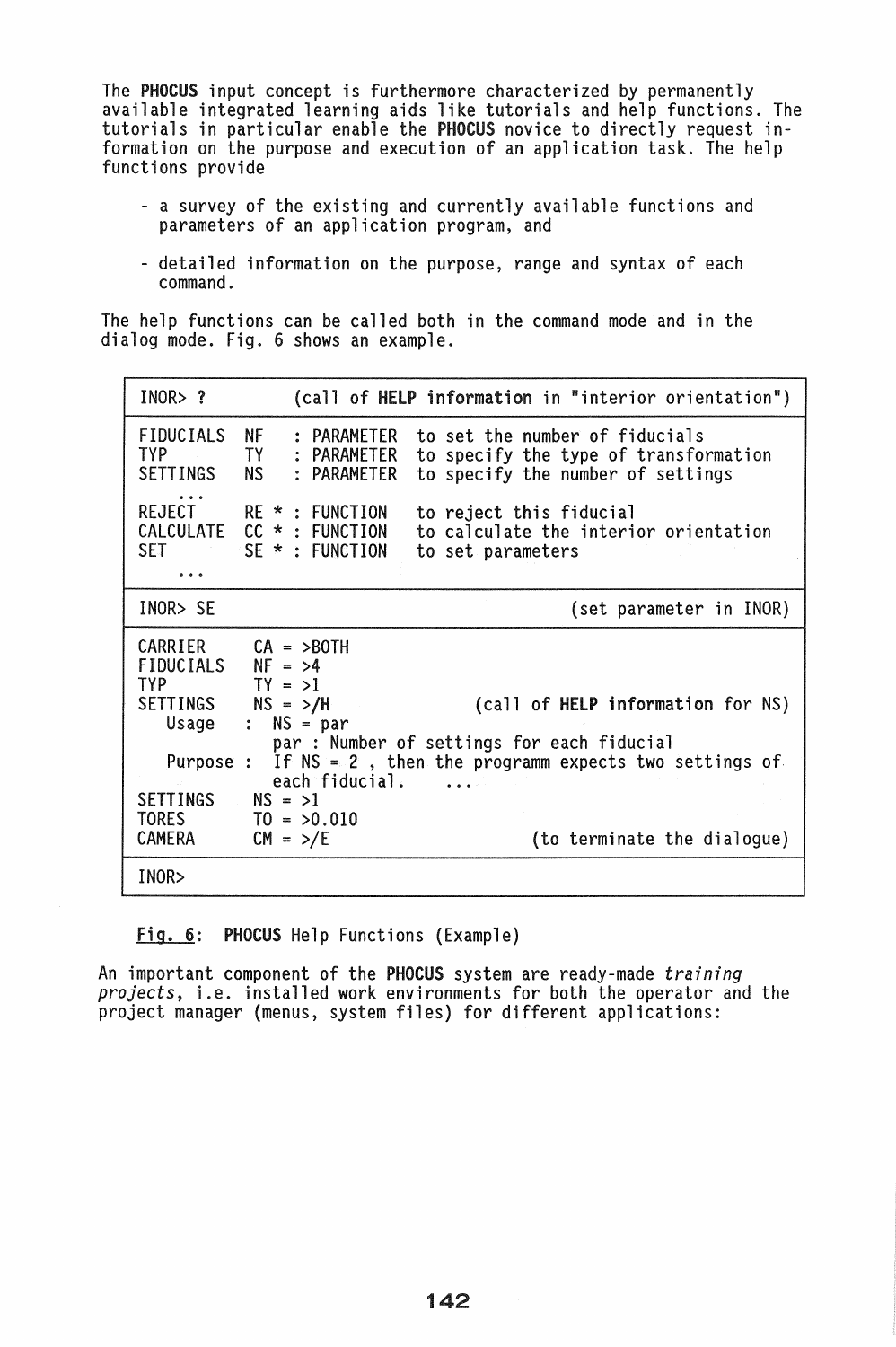| Project              | Application                                                                                                       |
|----------------------|-------------------------------------------------------------------------------------------------------------------|
| <b>DEMO</b>          | Object-oriented data acquisition and editing; data<br>output with specialized graphics tables                     |
| PLOTTING             | Graphics-oriented editing and output<br>(simple digital mapping)                                                  |
| TRAINING             | Establishment of a project environment by the user<br>with the "Typical Applications" described in the<br>manual. |
| $\ddot{\phantom{a}}$ | Further projects are being prepared for<br>"DTM Measurement" and "Aerotriangulation"                              |

The training projects are provided not only for initial familiarization with PHOCUS and for training courses, but also for direct productive use.

# 4.2 THE MANUAL

The PHOCUS input concept and the integrated learning aids have changed the conventional role of the manual considerably. This is why the PHOCUS operating manual does not list the complete range of functions and parameters of all PHOCUS application programs. Instead it describes:

- *- General handling* (starting and terminating, PHOCUS Base, input and output, system files).
- Practical handling of *typical applications* (model orientation, work preparation; collecting, editing and outputting data).
- *- Project and system management* by the project manager.

The manual thus provides the required information on the appropriate use of the PHOCUS application programs. In combination with the installed training projects (see above), the numerous examples assist in learning and consolidating major procedures.

# 4.3 TRAINING BY SPECIALISTS

As a complement to the learning aids described in sections 4.1 and 4.2, there are optional training courses for

- operators and project managers
- 

that provide intensive training in the general handling and productive use of PHOCUS. These one-week courses are given by application specialists.